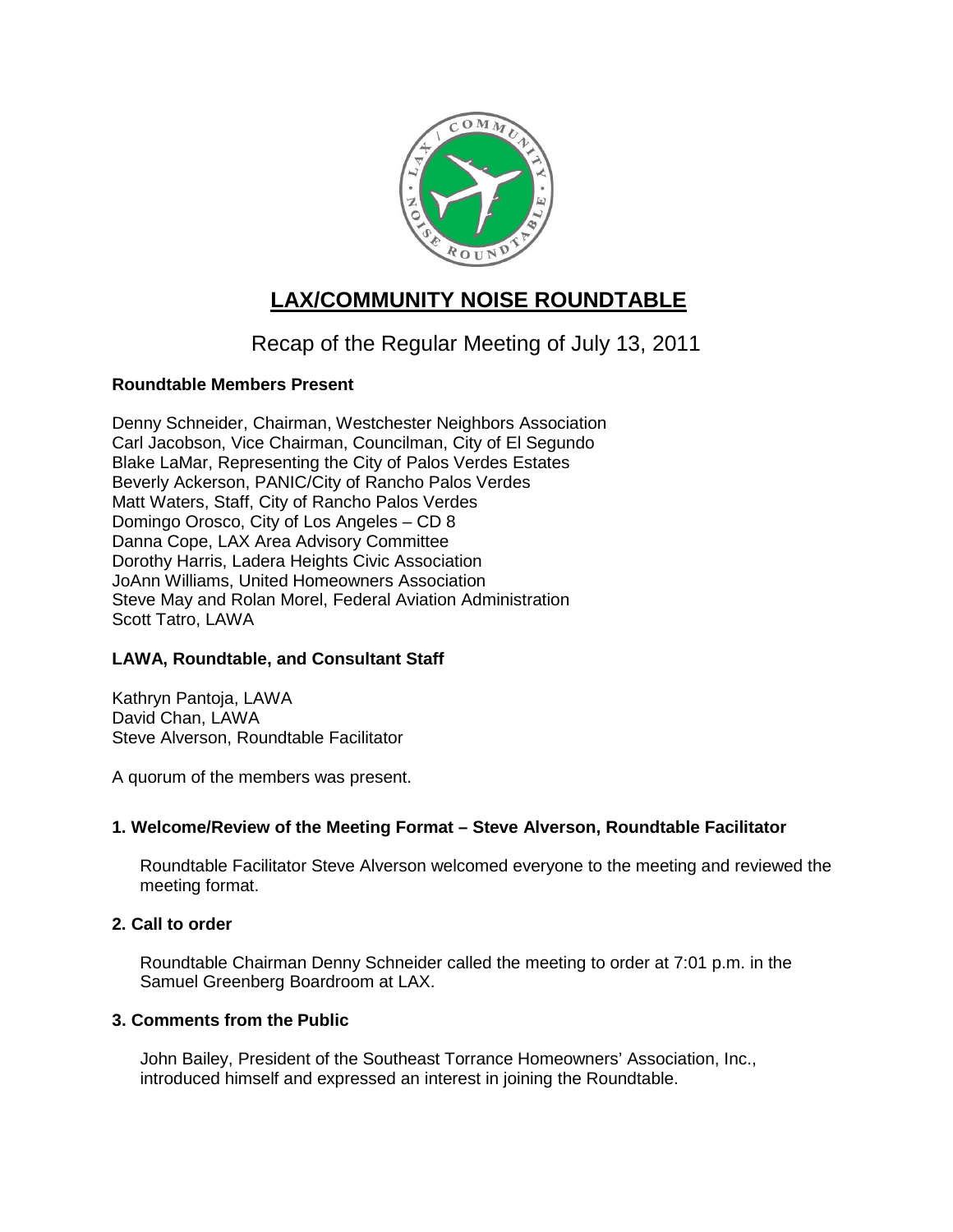Richard Root, a Torrance resident, introduced himself and expressed an interest in the Roundtable due to concerns about the Class B airspace related to Torrance Airport.

#### **4. Review/Approve New Work Program Items**

#### Item A11. Continuous Decent Approaches at Lower Altitudes

David Chan said that back in April, LAWA confirmed that aircraft are flying at lower altitudes near La Habra Heights after the FAA implemented the CDA procedures at LAX. He said that he would now like to share and discuss a proposal he received from Mr. Sam Andreano, a La Habra Heights resident, to resolve this issue. Sam's proposal involves shifting arrival tracks near La Habra Heights to the north with the intent to have aircraft fly over the City of Industry since the majority of that area is comprised of commercial and industrial. However, Mr. Chan indicated that by shifting arrival tracks to the north, it will also affect other nearby residential areas including Diamond Bar, Walnut, South San Jose Hills, La Puente, as well as many other residential areas along the proposed flight paths between the 110 freeway and the 15 freeway.

Since this proposal shifts noise from one community to another which contradicts the Roundtable's policy against shifting noise, he did not recommend the Roundtable support this proposal. Instead, he recommended that the Roundtable ask the FAA to look into the possibility of restoring aircraft altitudes to their previous (pre-CDA) levels as stated in the Work Program item.

Mr. Andreano indicated that a portion of the shifted flight tracks would overfly the La Puente Land Fill and that the City of Industry and surrounding communities under his proposed flight track shift were lower in elevation than La Habra Heights.

Member Danna Cope said that she preferred to retain the CDA procedure as it does have noise reduction benefits.

Member Carl Jacobson said that perhaps the FAA could look into increasing the altitudes in areas further out as a way of restoring the altitudes while retaining the CDA procedure.

Member Dorothy Harris believes that it is premature to adopt a proposal now since the members don't know if it is feasible to make the recommended changes.

FAA Representative Steve May indicated that the representative from Seattle was not able to attend tonight's meeting to address some of these concerns. He requested the members to provide him with background information on the CDA issue so that he could pass it to the representative that would be attending the September meeting.

The members did not agree on a recommended solution and decided to continue this discussion at the next meeting.

Roundtable Facilitator Steve Alverson reminded the members that they would still need to vote on whether to accept the proposed language of this Work Program item.

Members suggested changes to the language to allow the option to look into different methods to resolve the CDA issue and to achieve an approach that reduces noise over the community. Member Jacobson made a motion to adopt the Work Program item with the suggested changes to be incorporated in the item. Chairman Schneider seconded the motion. The motion was approved unanimously.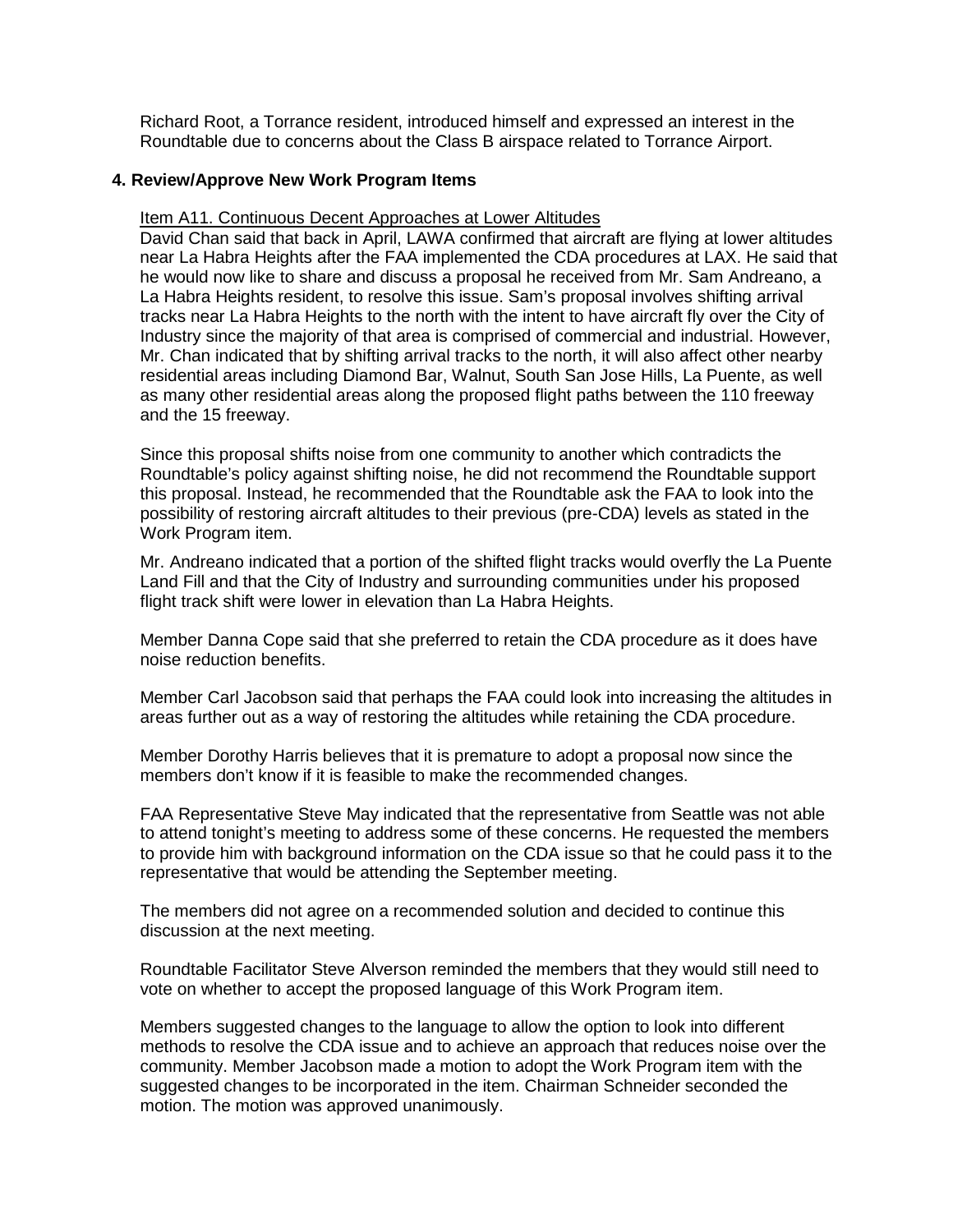The members then discussed an appropriate priority for this item. After discussion, Member Jacobson made a motion to assign a priority 9 based on a scale of 1 to 10, with 1 being the lowest priority and 10 being the highest priority. Member Blake LaMar seconded the motion and it carried unanimously.

#### Item B5. Status Report on Soundproofing Program

David Chan then reviewed the proposed Work Program item concerning annual status reports to the Roundtable on the LAX Sound Insulation Program. Member Jacobson's motion to approve the Work Program language as proposed was seconded by Member Cope and carried unanimously. After the Roundtable discussed the appropriate priority for this item, Member Jacobson moved to assign this item a priority 2 based on a scale of 1 to 5, with 1 being the lowest priority and 5 being the highest. Member Cope seconded the motion and it carried unanimously.

## **5. Review Updated Correspondence Log**

David Chan reviewed the updated Roundtable Correspondence Log to determine if the Roundtable needs to take follow-up actions on some of the letters that are still outstanding.

Vice Chair Carl Jacobson requested LAWA resend the letter dated July 20, 2010 regarding the Roundtable's support for the FAA Reauthorization Bill to the recently elected 36th Congressional District Representative, Janice Hahn.

Chair Denny Schneider requested Steve Alverson to keep track and report on news related to the High-Speed Rail Project and the Categorical Exclusion for RNP Procedures.

## **6. Statistical Update on Aircraft Operations**

The following is a summary of the key points from LAWA presentation on updated statistics for aircraft operations.

#### *Item A2 – East Departures between 12 AM and 6:30 AM during Over-Ocean or West Ops*

This departure occurs when there is mild easterly wind condition which prompts heavy aircraft to take off to the east, into the wind, for climb performance and safety precaution. The highest number of east departure was in 2004 with 125. In 2010 there were 55 east departures. Statistics also showed that in 2010, Qantas was leading the pack among carriers that departed east during the nighttime hours.

#### *Item A3 – Early Turn of Aircraft Departing to the West*

Aircraft turning early on the north complex are mostly consisted of turboprop aircraft with only a few jets. The current number of early turns on the north side ranges from 4 to 19 per month.

On the south complex, there was a noticeable increase in early turns in April 2011. Mr. Chan indicated that he did not find any particular cause for the increase.

Skywest continues to have the highest number of early turns on the south because it operates both turboprops and regional jets and most of its early turns are from turboprop aircraft. Out of 4,000 Skywest departures last year, about 3 percent made early turns.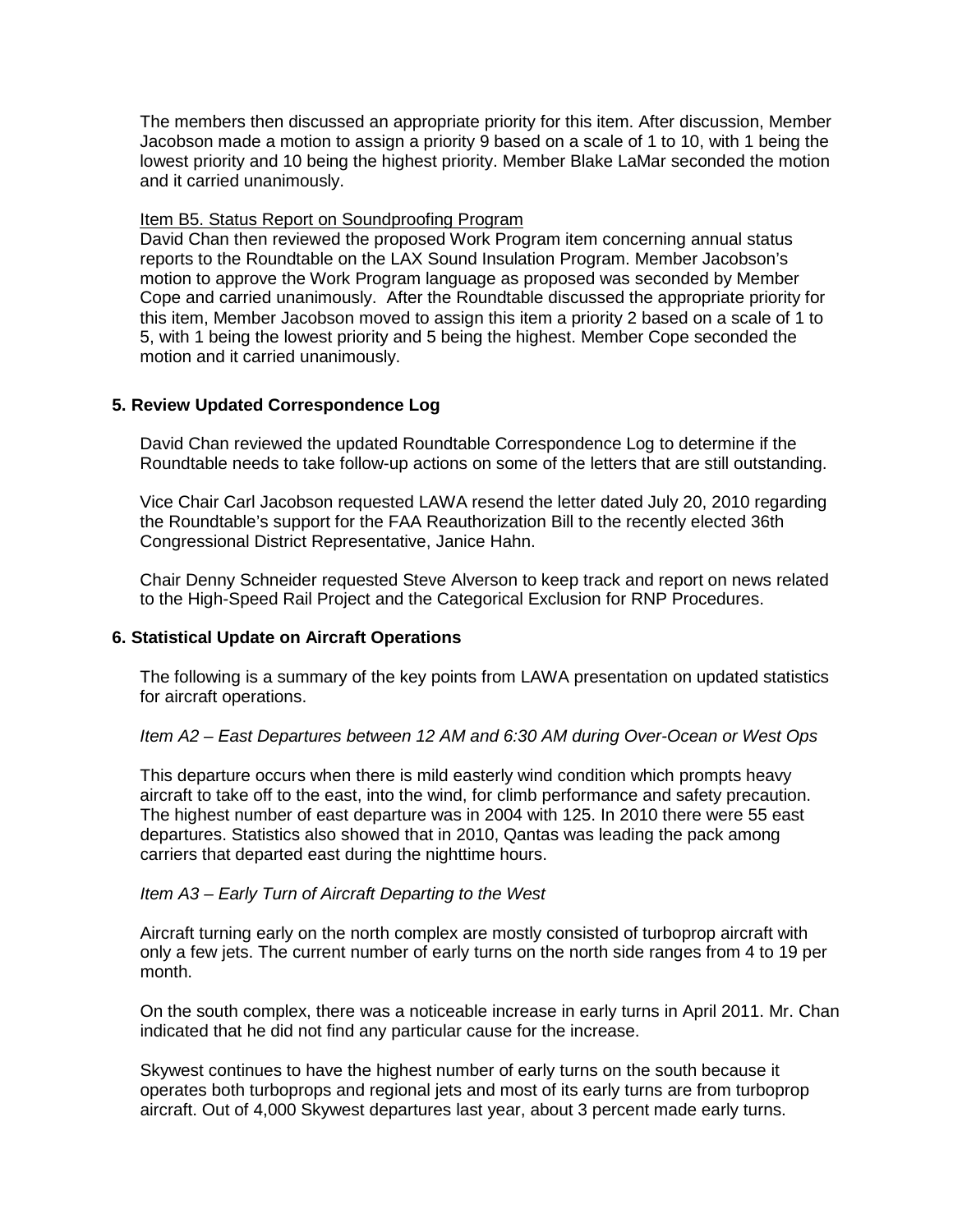Member Jacobson asked if FAA is still trying to balance operations between the north and south runway complexes. LAX Air Traffic Control Tower Representative Rolan Morel indicated that airfield construction is limiting the FAA's ability to perform runway balancing. Mr. Mohr indicated that there is a fairly high number of departures at night (during overocean operations) on the south complex. Chair Denny Schneider requested LAWA to look into the number of departures between the south and north complexes during nighttime hours to determine if those nighttime departures are the ones that contribute to the greater share of operations on the south complex.

#### *Item A4 – Missed Approaches/Go-Arounds*

Missed approaches are on a declining trend from year to year with a slight increase in 2010. These operations remain balanced between the north and south complexes. Southwest Airlines had the most missed approaches/go-arounds among the carriers in 2010 with most of its operations occurring on the north complex since it is stationed on the north side. Rolan Morel said that the FAA will typically initiate a missed approach if there is another aircraft on the runway or there is lack of adequate spacing on approach.

### **7. Work Program C6 – Review/Suggest ACRP FY2012 Problem Statements for Research Consideration**

Roundtable Facilitator Steve Alverson reviewed the aircraft noise-related ACRP FY 2012 problem statements under consideration for research. In addition to the ACRP Review Panel's recommendation regarding whether or not a problem statement should move forward, Steve Alverson also recommended which problem statements should move forward based on the Roundtable's area of interest/concern. The members approved Steve's suggestion to send a letter to the ACRP to express support for the following four problem statements for research:

- 12-02-08: Modeling Tailored Aircraft Arrivals in Standard Environmental Tools
- 12-02-09: Modeling Reduced Thrust Takeoffs in Standard Environmental Tools
- 12-02-24: Develop a Generic Commercial Jet Taxi Noise Directivity Pattern for AEDT
- 12-02-32: Airport and Aircraft Fuel Burn, Emissions and Noise Reductions for Self-Propelled Landing Gear

Note: ACRP did not select these statements or any other proposed noise-related problem statements for research.

#### **8. Aviation Noise News Update**

The following are highlights of some of the notable noise news items from Steve Alverson's presentation. The rest of the items can be found in the presentation which is posted at the Roundtable's webpage at [http://www.lawa.aero/LAXNoiseRoundTable.aspx.](http://www.lawa.aero/LAXNoiseRoundTable.aspx)

## **Long-Term FAA Bill May Be in Jeopardy**

• Passage of a long-term FAA Bill is in jeopardy because of proposals on cutting billions in FAA funding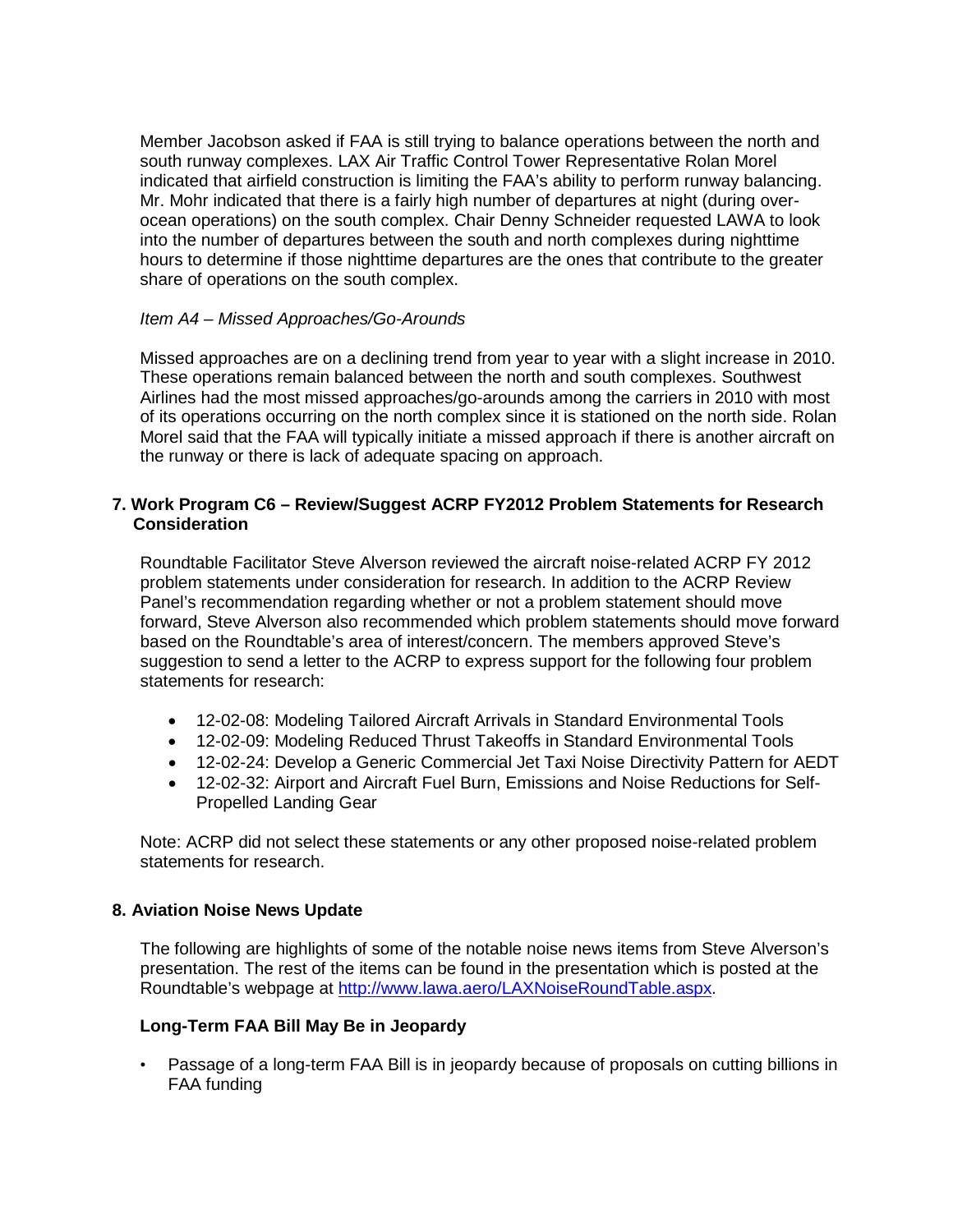• The House and Senate have been working together to formulate a single bill

## **Pilots to Plan Their Own Route, Getting There Key**

- With fully developed NextGen system, the proposed system would use onboard equipment to transmit their own positions and maintain safe distances from others. Each plane would have a safety zone surrounding it at all times
- Pilots would rely on cockpit displays to space aircraft closer together during most phases of flight than is currently allowed, regardless of weather
- The FAA would like to phase out the seemingly endless radio exchanges by pilots, who currently must repeat all instructions back to controllers to ensure they understood correctly
- Digital data links will send instructions and flight plans directly to printers in the cockpit
- However, many airlines including Doug Parker from US Airways says that the likely cost of NextGen for the industry is not justified in light of the U.S. airline industry's slow growth for foreseeable future
	- NextGen "makes all the sense in the world" from a technology perspective said Mr. Parker. "So long as we have to pay for" flight deck enhancements, "we prefer not to have it."

#### **Santa Monica to Allow Large Jets**

- The Santa Monica City Council has decided not to challenge a Federal appeals court ruling barring the city from enforcing a 2008 ban on larger Category C and D aircraft from Santa Monica Airport
- The City impose the ban stating that the airport had insufficient buffer zones at the runway ends near residential areas
- The Council's announcement follows a January 21 ruling by the U.S. Court of Appeals for the District of Columbia Circuit upholding a decision by the FAA that the City's attempt to ban the aircraft amounted to "unjust and unreasonable" discrimination and violated the terms of a grant agreement for accepting federal funds for the airport

#### **9. Roundtable Member Discussion**

Member Ackerson inquired about the status of the LAX Noise Complaint Line. LAWA staff member Kathryn Pantoja mentioned that IT staff is looking into the issue of callers not receiving a greeting when they call the complaint line. She said that this issue seems to be intermittent and may be difficult to track down.

Ms. Pantoja also said that LAWA is in the process of switching its phone system to Voice Over Internet Protocol, which will require the complaint line's area code to change from 310 to 424 on August 1<sup>st</sup>. LAWA will be notifying the public of this change by news release and email distribution.